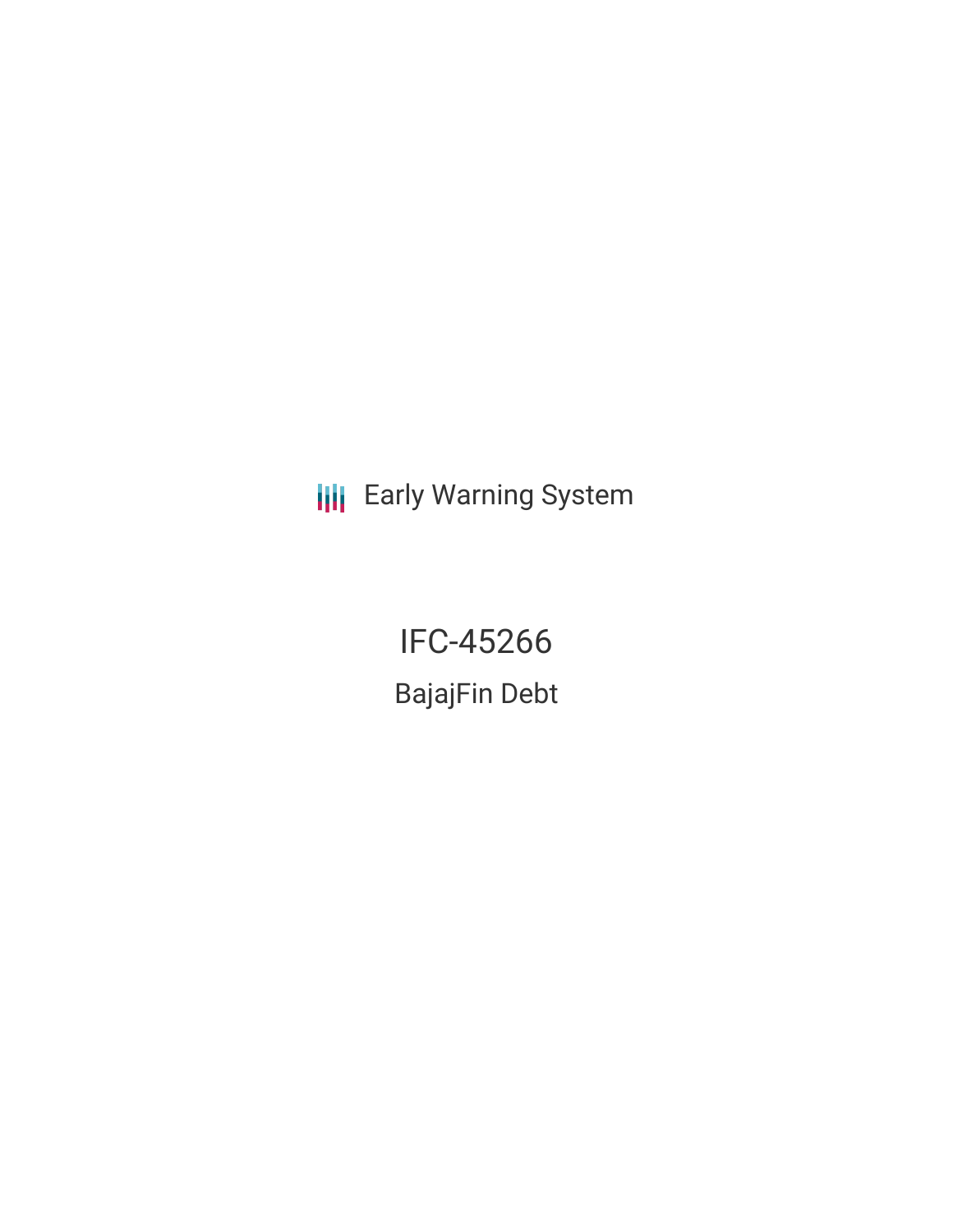| <b>Countries</b>               | India                                   |
|--------------------------------|-----------------------------------------|
| <b>Financial Institutions</b>  | International Finance Corporation (IFC) |
| <b>Status</b>                  | Proposed                                |
| <b>Bank Risk Rating</b>        | FI                                      |
| <b>Voting Date</b>             | 2021-05-18                              |
| <b>Borrower</b>                | <b>BAJAJ FINANCE LIMITED</b>            |
| <b>Sectors</b>                 | Finance                                 |
| <b>Investment Type(s)</b>      | Loan                                    |
| <b>Investment Amount (USD)</b> | \$150.00 million                        |
| <b>Loan Amount (USD)</b>       | $$150.00$ million                       |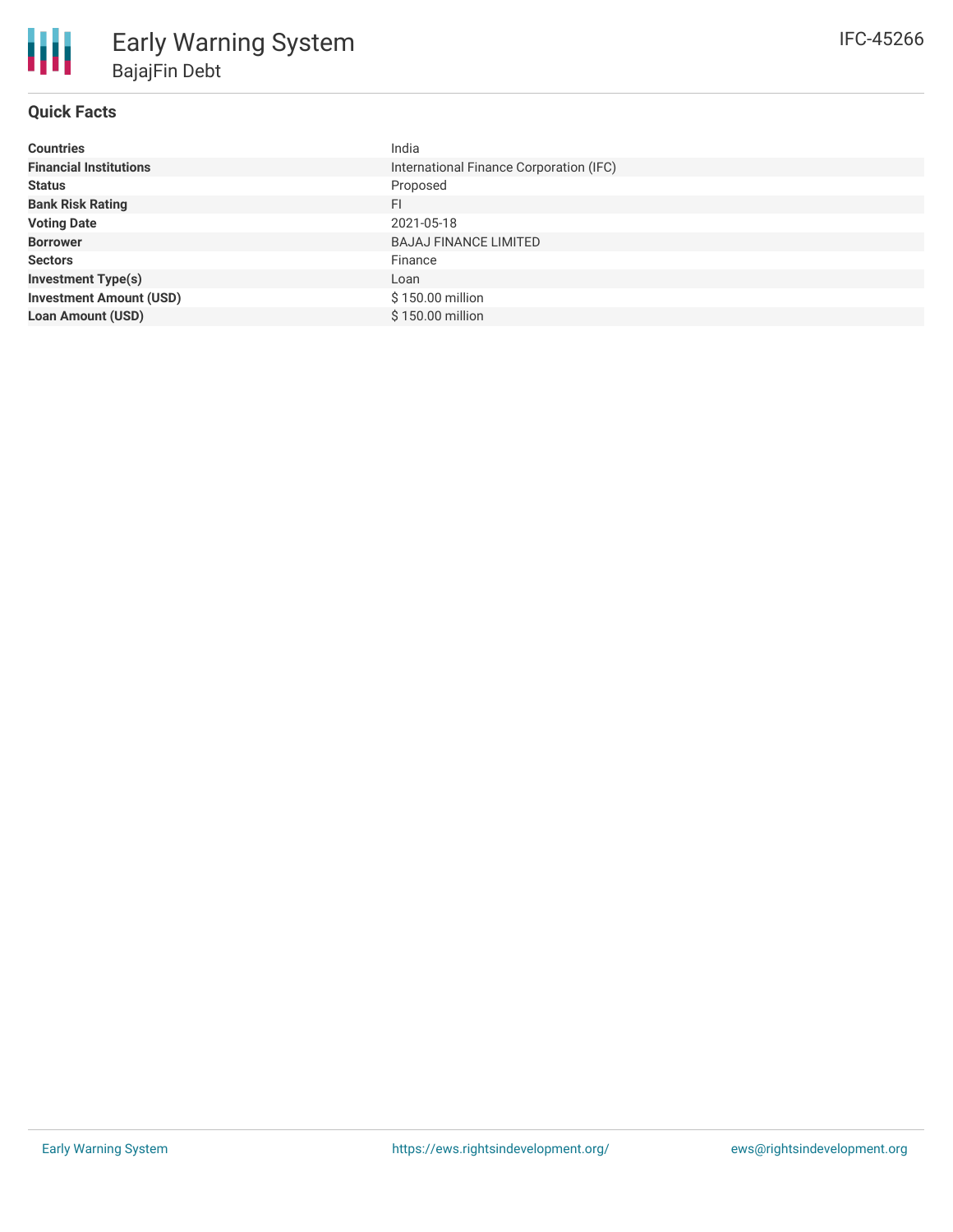

## **Project Description**

According to bank documents, the proposed investment to Bajaj Finance Limited. ("BFL" or the "Company") consists of an up to US\$150 million senior loan for up to 5 years from IFC to support BFL expand its lending to Micro, Small and Medium enterprises ("MSMEs") and women-owned MSMEs, who play an important role within the economy and contribute towards job creation in India (the "Project"). BFL through their own balance sheet will direct 3X of the IFC's loan towards the MSMEs segment thus enabling a combined MSME funding of US\$600 million.

The objective of the investment is to increase availability of financing to this underserved MSME segments, including womenowned MSMEs which are even more constraint for funding compared to the overall MSME segment.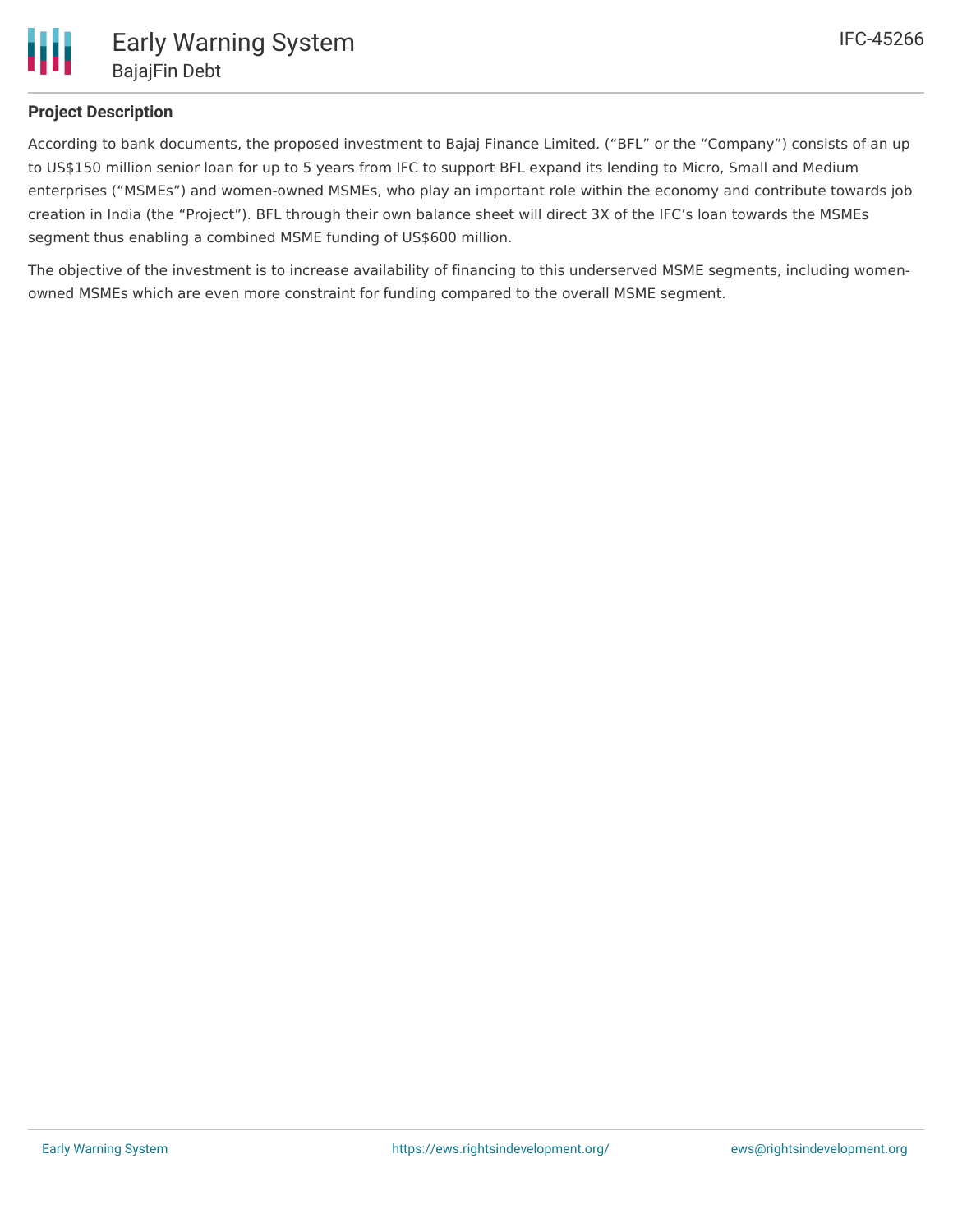

### **People Affected By This Project**

According to the bank documents, the main E&S risks and impacts of the project are related to occupational health and safety, labor and working conditions, life and fire safety, and pollution aspects among others at the client's MSME borrowers' premises.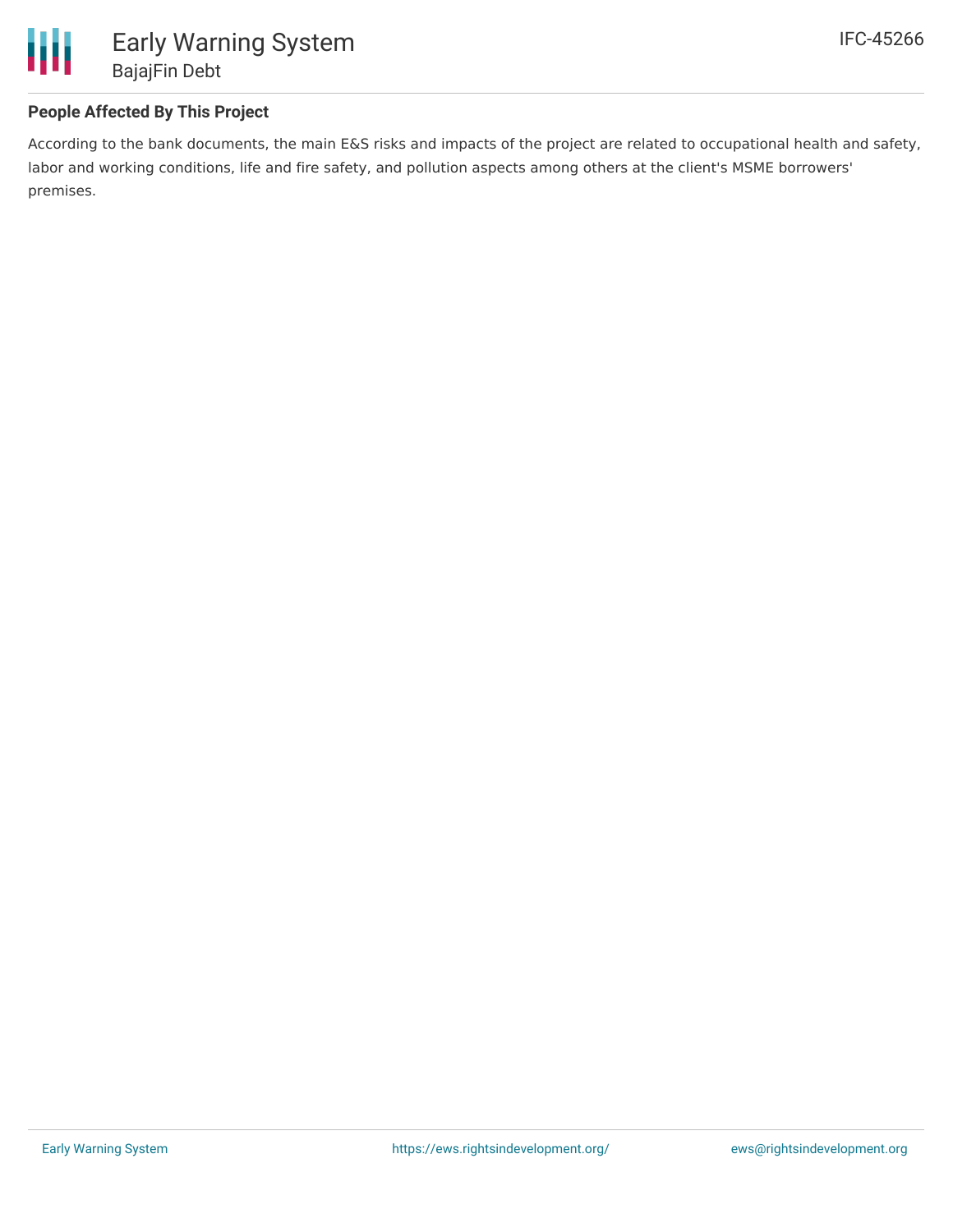

#### **Investment Description**

• International Finance Corporation (IFC)

The total project cost is up to US\$150 million IFC A Loan. The project is intended to support BFL's lending program to MSMEs, including women-owned MSMEs.